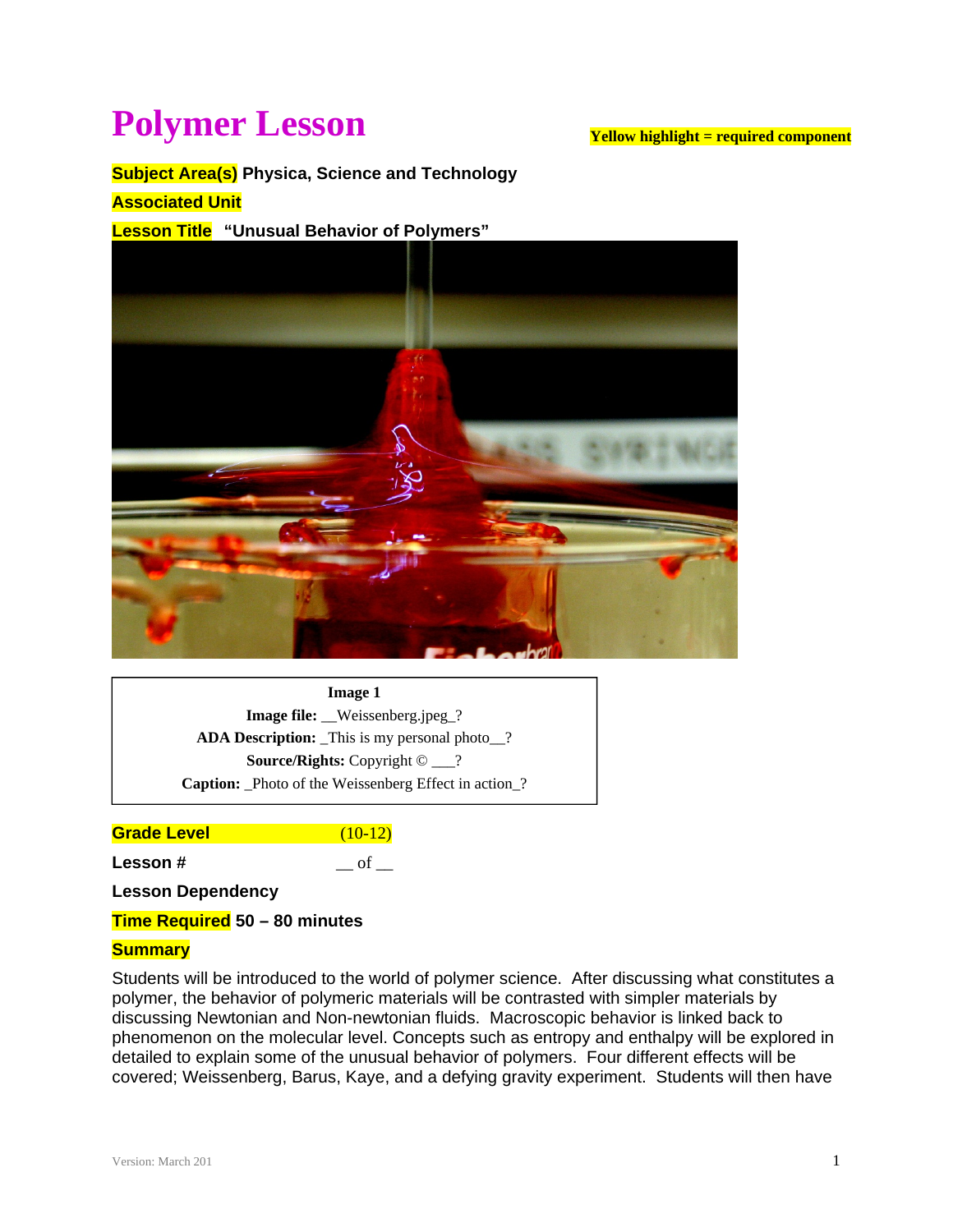an opportunity to make their own polymer that exhibits elastic properties in a short lab. This lab can be accompanied by a discussion in elasticity if desired

## **Engineering Connection**

In the modern age with technology all around us, sometimes we fail to realize how one particular type of material has completely shaped our lives. The seat that you rest on, the panels that make up your car, the shampoo that you washed you hair with, even the oil the helps your engine run contains this special material. Polymers. But what are polymers and how do you take advantage of their unusual properties?

#### **Engineering Category =** *#1 Relating science and/or math concept(s) to engineering*

Choose the category that best describes this lesson's amount/depth of engineering content:

- 1. Relating science and/or math concept(s) to engineering
- 2. Engineering analysis or partial design
- 3. Engineering design process

#### **Keywords**

Newtonian, Non-Newtonian, Polymer, Polymer Chemistry, Polymer Physics, Viscosity

#### **Vocabulary / Definitions**

| <b>Word</b>                   | <b>Definition</b>                                                                                                                                                                 |
|-------------------------------|-----------------------------------------------------------------------------------------------------------------------------------------------------------------------------------|
| Newtonian fluid               | A simple fluid in which the state of stress at any point is proportional<br>to the time rate of strain at that point; the proportionality factor is the<br>viscosity coefficient. |
| Non-Newtonian fluid           | Viscous fluid whose stress versus strain rate is non-linear. (ex. Polymer)                                                                                                        |
| Polymer                       | $(Poly-)$ =Many and $($ -mer $)$ = unit. A long chain of covalently bonds atoms,<br>primarily composed of carbon-carbon bonds in the backbone of the chain.                       |
| <b>Polymer Chemistry</b>      | Organic Chemistry concepts that are used to construct polymers                                                                                                                    |
| <b>Polymer Physics</b>        | Physics that govern the inter/intra-actions of polymer chains.                                                                                                                    |
| <b>Viscosity</b>              | A measure of a materials resistance to flow. (Honey is more viscous than<br>water)                                                                                                |
| <b>Enthalpic Interactions</b> | Attraction and repulsions due to molecular forces such as Van der Waals                                                                                                           |
| Entropy                       | The amount of disorder in the system. Can be used to discuss how many<br>configurations a polymer chain can take.                                                                 |
| <b>Shear Thinning</b>         | The decreasing of viscosity due to applied shear                                                                                                                                  |
| <b>Shear Thickening</b>       | The increasing of viscosity due to applied shear                                                                                                                                  |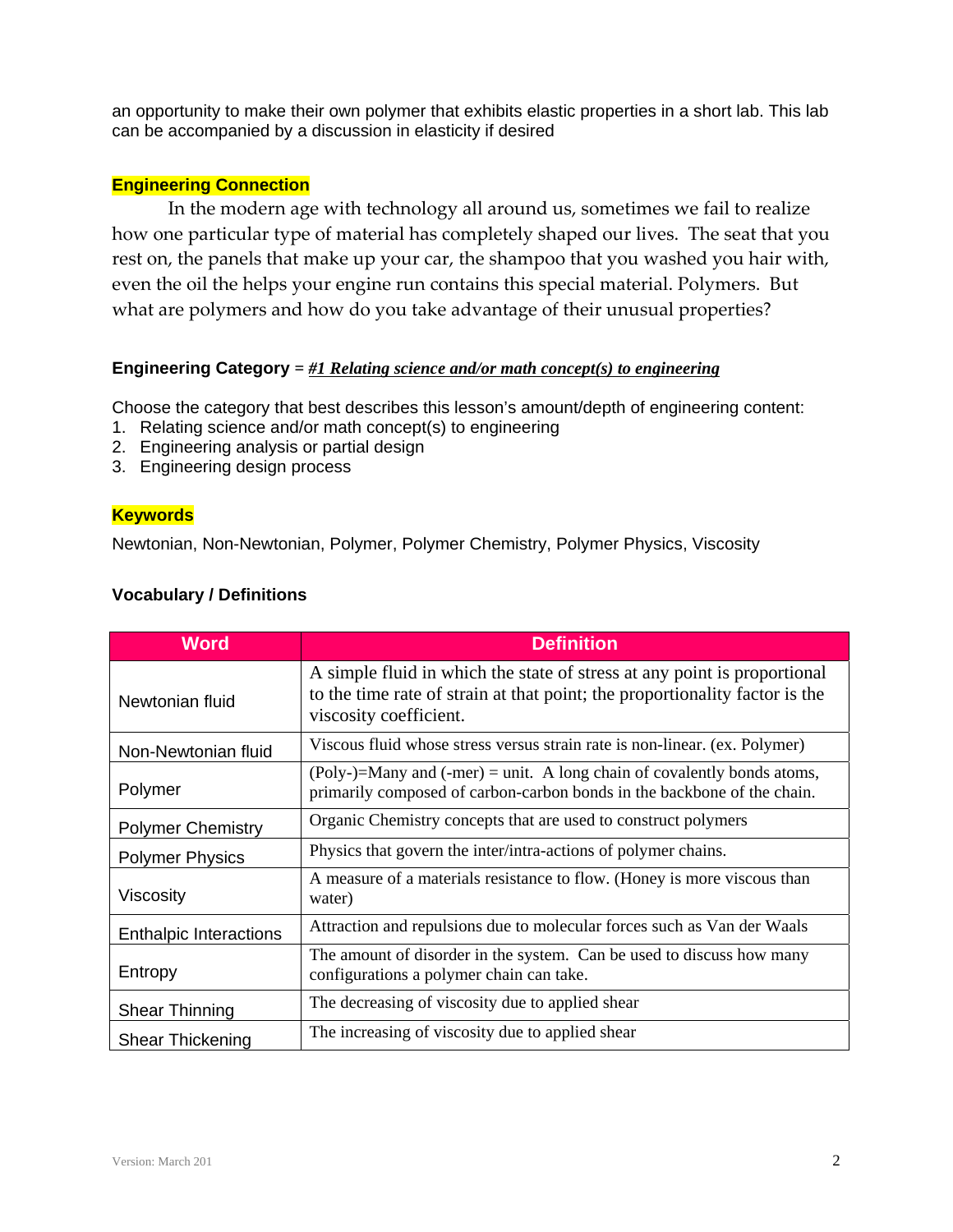#### **Educational Standards**

*National and State* 

#### *State of Texas TEKS*

(6E) describe how the macroscopic properties of a thermodynamic system such as temperature, specific heat, and pressure are related to the molecular level of matter, including kinetic or potential energy of atoms

(6G) analyze and explain everyday examples that illustrate the laws of thermodynamics, including the law of conservation of energy and the law of entropy

Source:

# **Chapter 112. Texas Essential Knowledge and Skills for Science Subchapter C. High School**

**Statutory Authority: The provisions of this Subchapter C issued under the Texas Education Code, §§7.102(c)(4), 28.002, and 28.025, unless otherwise noted.** 

#### **§112.31. Implementation of Texas Essential Knowledge and Skills for Science, High School, Beginning with School Year 2010-2011.**

The provisions of §§112.32-112.39 of this subchapter shall be implemented by school districts beginning with the 2010-2011 school year.

*Source: The provisions of this §112.31 adopted to be effective August 4, 2009, 34 TexReg 5063; amended to be effective August 24, 2010, 35 TexReg 7230.* 

#### *Texas TEACH Engineering*

(6E) describe how the macroscopic properties of a thermodynamic system such as temperature, specific heat, and pressure are related to the molecular level of matter, including kinetic or potential energy of atoms;

(6G) analyze and explain everyday examples that illustrate the laws of thermodynamics, including the law of conservation of energy and the law of entropy

Source:

http://www.teachengineering.org/browse\_standards.php Year 2009

#### *ITEEA Educational Standard(s)*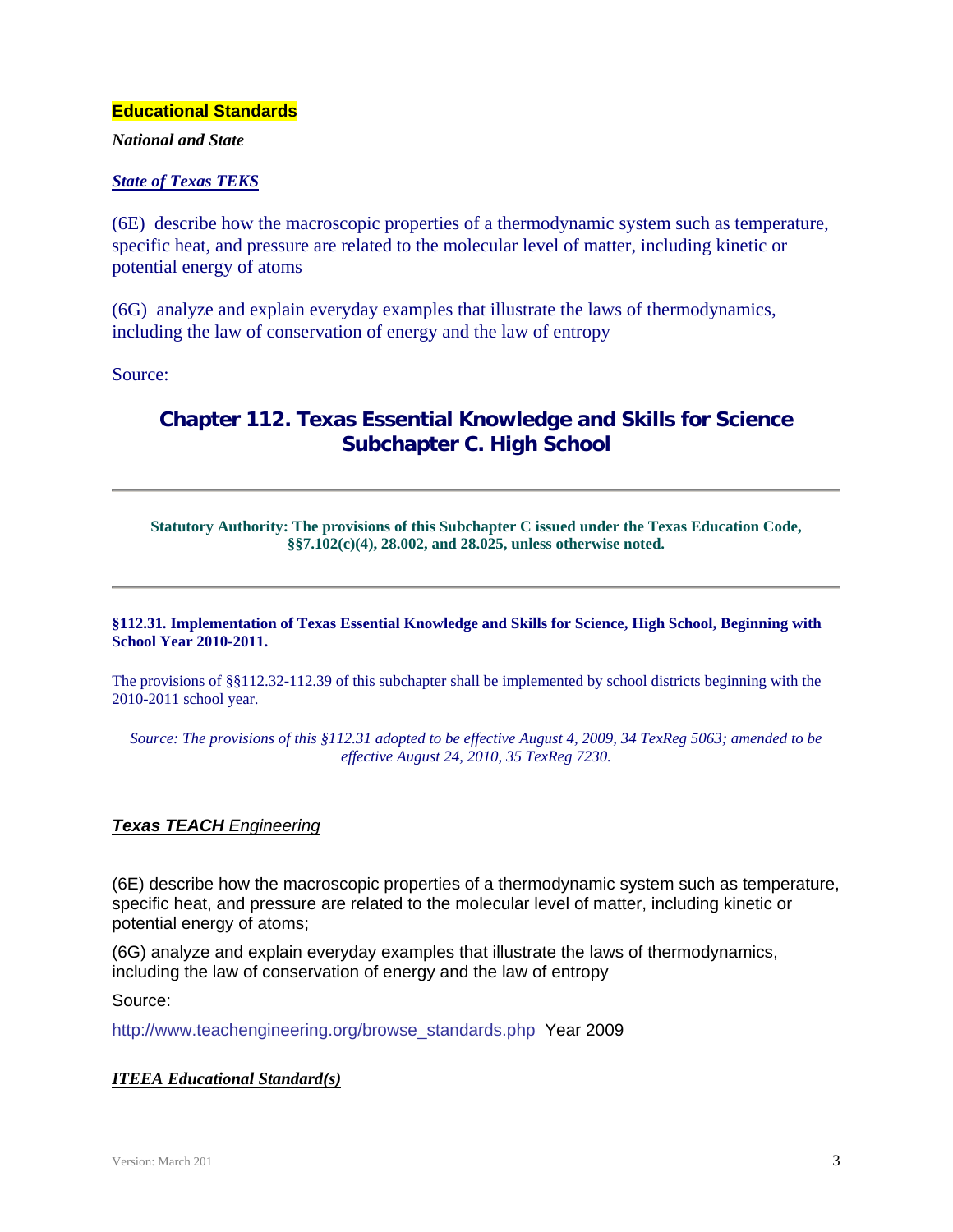#### *STL* **Standards and Benchmarks**

#### **Standard 4. Students will develop an understanding of the cultural, social, economic, and political effects of technology.**

#### **9-12**

H. Changes caused by the use of technology can range from gradual to rapid and from subtle to obvious.

I. Making decisions about the use of technology involves weighing the trade-offs between the positive and negative effects.

J. Ethical considerations are important in the development, selection, and use of technologies.

K. The transfer of a technology from one society to another can cause cultural, social, economic, and political changes affecting both societies to varying degrees.

#### **Standard 5. Students will develop an understanding of the effects of technology on the environment.**

#### **9-12**

G. Humans can devise technologies to conserve water, soil, and energy through such techniques as reusing, reducing, and recycling.

H. When new technologies are developed to reduce the use of resources, considerations of trade-offs are important.

I. With the aid of technology, various aspects of the environment can be monitored to provide information for decision-making.

J. The alignment of technological processes with natural processes maximizes performance and reduces negative impacts on the environment.

K. Humans devise technologies to reduce the negative consequences of other technologies.

L. Decisions regarding the implementation of technologies involve the weighing of trade-offs between predicted positive and negative effects on the environment.

#### **Standard 6. Students will develop an understanding of the role of society in the development and use of technology.**

#### **9-12**

H. Different cultures develop their own technologies to satisfy their individual and shared needs, wants, and values.

I. The decision whether to develop a technology is influenced by societal opinions and demands, in addition to corporate cultures.

J. A number of different factors, such as advertising, the strength of the economy, the goals of a company, and the latest fads contribute to shaping the design of and demand for various technologies.

*Technological Literacy: Content for the Study of Technology, Executive Summary* © ITEA, 2000 (PDF format, 10 pages, 219KB)

#### **Learning Objectives**

- State what is a polymer.
- List everyday items that are made of polymers.
- Briefly explain Newtonian (simple) and Non‐Newtonian (complex). Students should be able to name one simple and one complex liquid. Discuss viscosity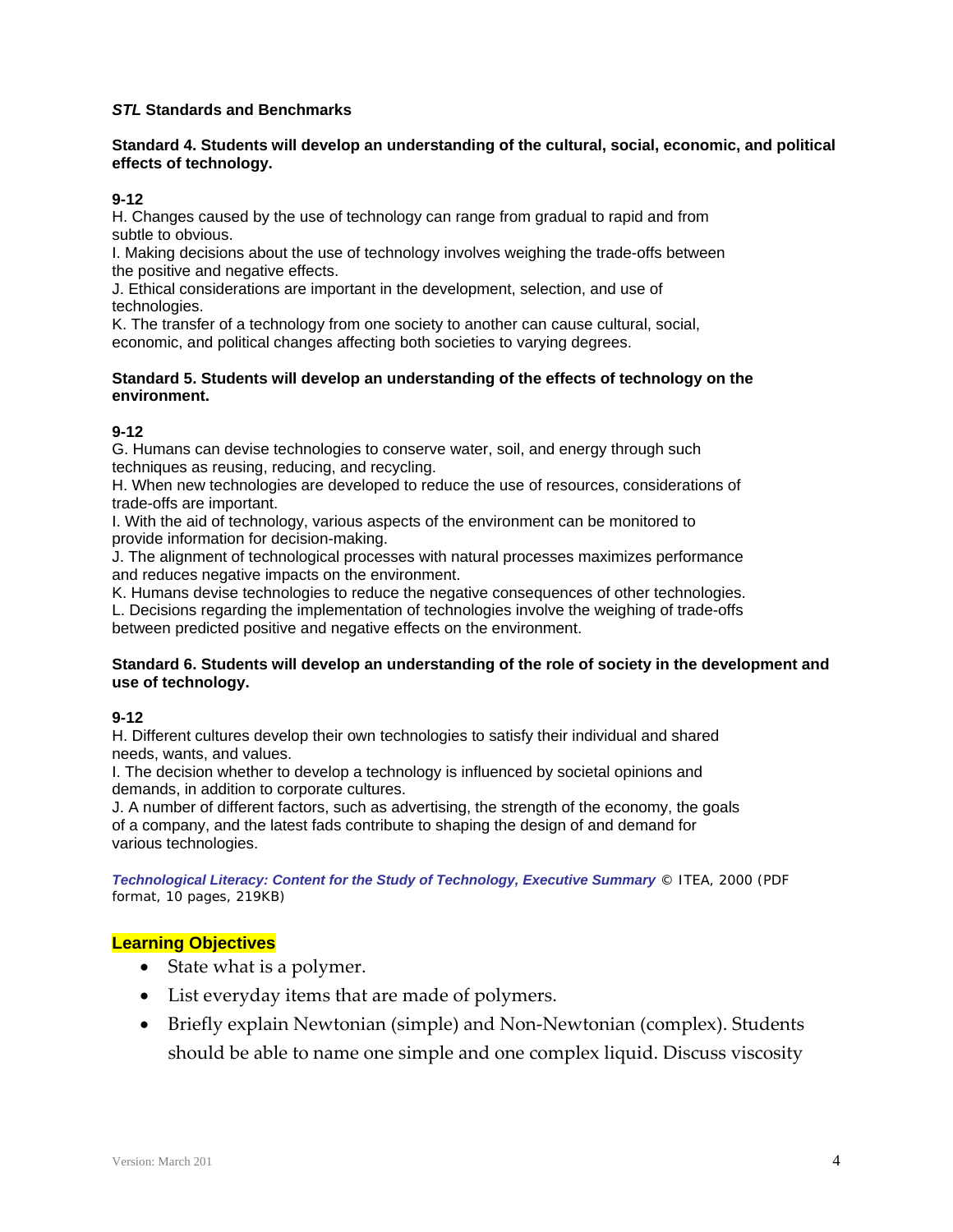- Explain shear thinning and shear thickening in short details. Focus on the overlying idea not on the details. Focus on shear thinning as it is relevant to polymers
- Explain Barus, Faye, and Weissenberg effect and why they are unique to polymers.

# **Introduction / Motivation**

The goal of this lesson is to introduce polymer materials, to discuss how polymers behave different than "simpler" materials, and then to show some of the unique behavior polymers can possess. The concept that the participants need to be thinking about is—Why does a polymer behave differently than say water?

## Teacher Notes

\*\*\*\*Please review and read the student handout before attempting this lesson. It covers, in layman terms, the origin of the behavior and is an excellent reference for this subject matter. The handout is copied and pasted into the Lesson Background and Concepts for Teachers. Furthermore, all of the demos have been recorded and placed on Youtube. The links are provided in the Multimedia support section.

## Preparing the Demos

Two sets of demos will be performed to show the Weissenberg, Barus, Kaye and defying gravity effect. One will use a polyvinyl alcohol (PVA)solution that is crosslinked with Barax and will require a power drill and a glass rod (this will be used to show the various effects). The other will require a bunch of rubber bands and a large wooden rod. These will be discussed in detail later on.

## Making the PVA Solution:

- 1. Heat 100 ml of water to 80C and add in 4 grams of PVA
- 2. Stir the solution with heat until the PVA is dissolved
- 3. In another beaker add 20 mL of water and 1 gram of Barax
- 4. Mix the two solutions and allow time to crosslink
- 5. Add a color die if desired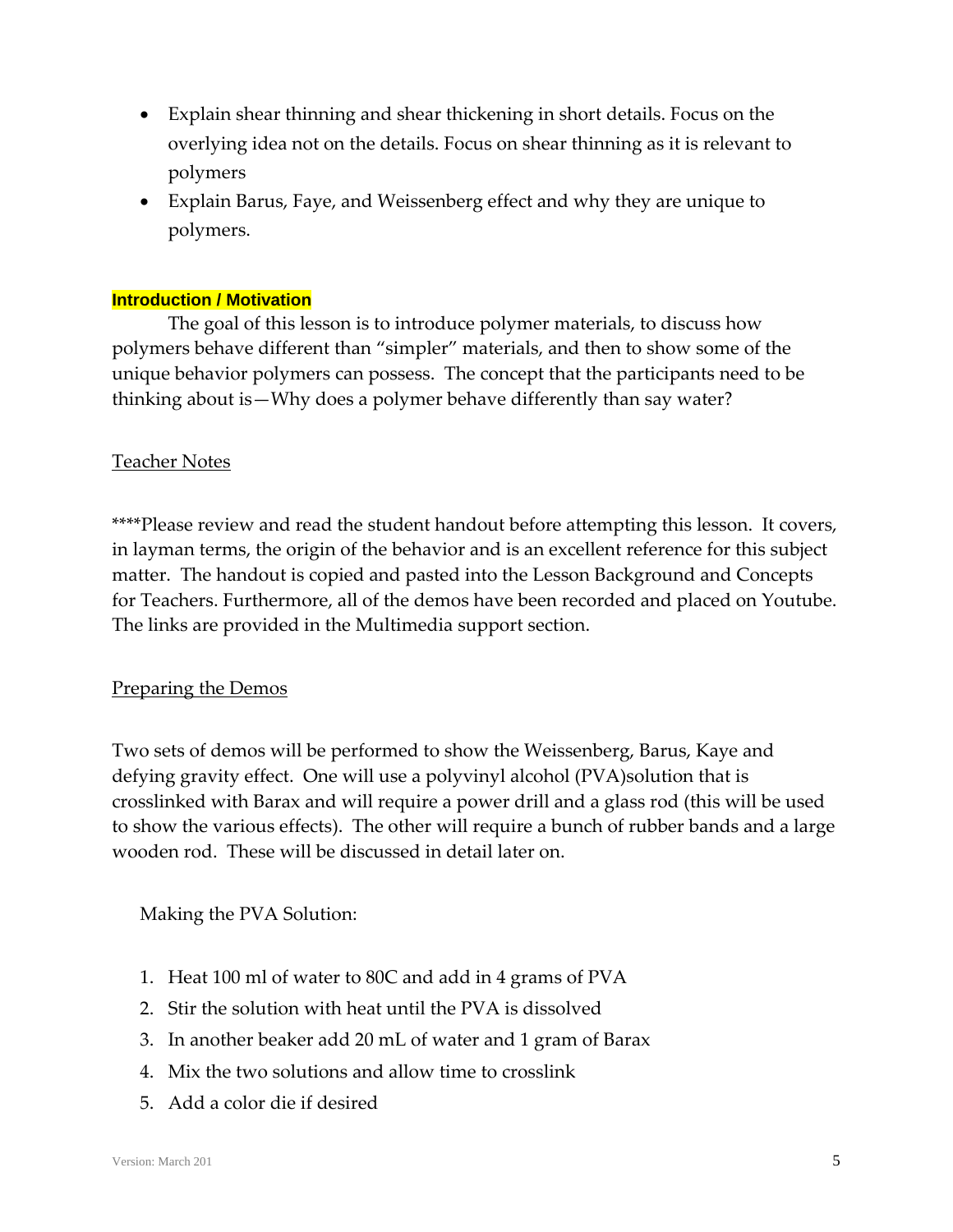Note: If you have difficulties making the solution, a more detailed method is described by NC State and can be found in the attachments.

# Performing the demos and giving the Lesson

Before you start, discuss what a polymer is and why they are important. Examples are everywhere. The one I like to give is the fact that 2 in 1 shampoo/conditioner has block copolymers (BCPs) in it. BCPs are where two different types of polymers covalently bonded together. One likes the shampoo matrix and one does not, resulting in the formation of micelles (see *Lesson Background* for more information). In the core of the micelle you can store things such as conditioner. You don't want to shampoo and condition at the same time but instead shampoo and THEN condition. To do this, relies on the interesting behavior of polymers. When you are washing your hair the micelles remain closed because they are surrounded by the shampoo matrix. When you rinse your hair, the shampoo is diluted with water and the micelles open up, releasing the conditioner. While I like this example it may be a bit complex. Example such as chairs, car bumpers, and plastic bottles will serve the same purpose.

After the intro, gauge the classes' knowledge. Ask them about Newtonian and Non‐ newtonian fluids. Ask them if they have watched the corn starch/water videos and what type of fluid that is (Non-newtonian). Get a feel of the knowledge base and begin the demos. See *Assessment* for more ways to gauge the students' progress.

# **Weissenberg**

Have a beaker of water, a beaker of PVA solution prepared earlier and a power drill with a glass rod as the bit in front of the class. Ask the class what they think will happen when you spin the drill in the water. (Will the water move toward or away from the rod?). After the students answer, perform the demo, showing them that water will move away from the rod. Then ask what will happen when you place the rod in the PVA solution. (Will the solution move toward or away from the rod?)

Perform the experiment, showing that the PVA solution will move up the rod.

Ask the students why this happens. After they guess perform the macroscope demo of salt, rubbers and the rod. Have a pile of salt and rotate the rod in the salt. The salt will move away from the rod. Have a pile of rubber bands and rotate the rod in them. The rubber bands will "grab" the rod and begin to move up.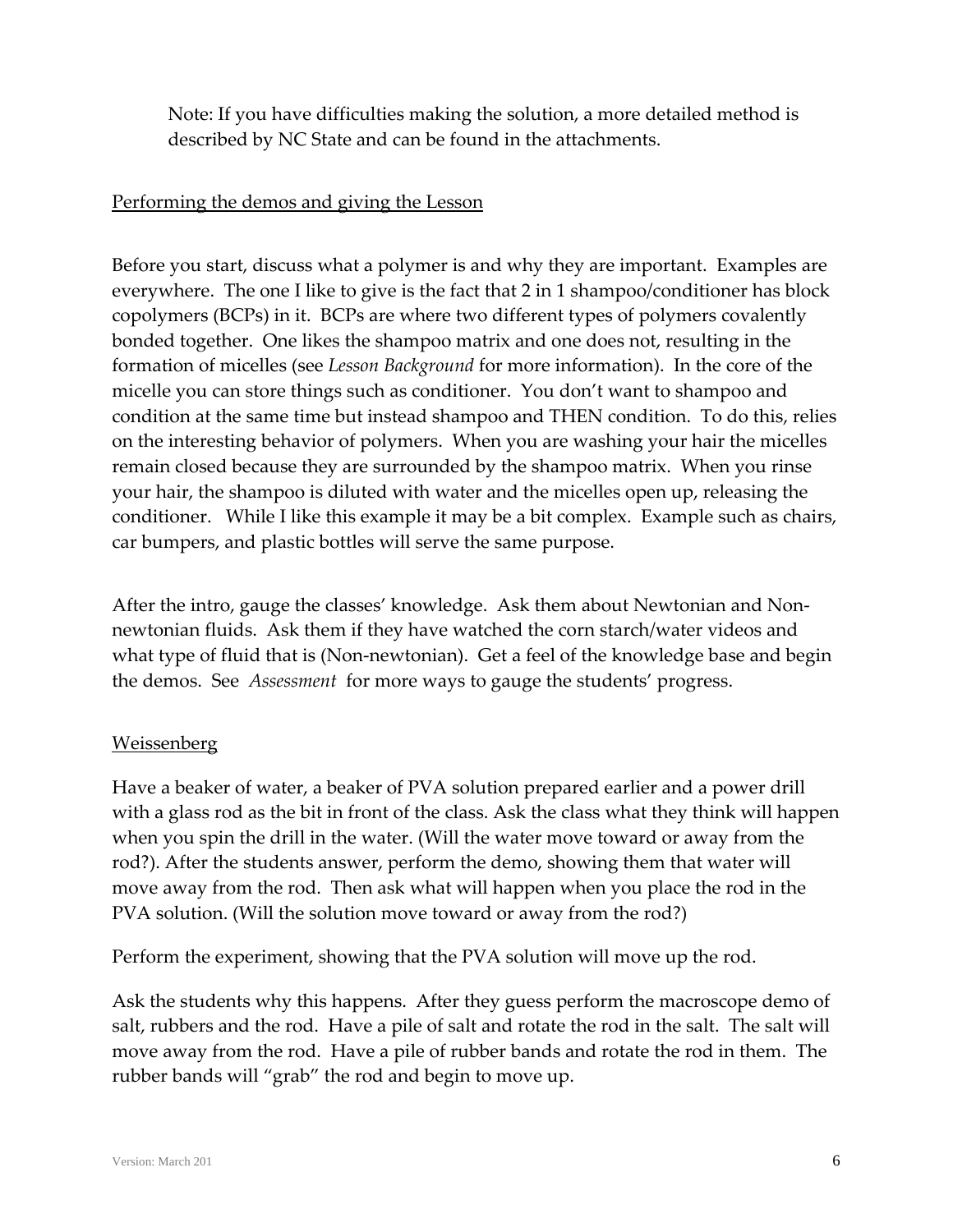Begin to explain that the interaction between the salt and the rod, and the rubber band and the rod. As the rod rotates, it is "throwing" the salt away from the rod, overcoming the interactions between the salt and the rod. With rubber bands, there is a large in attraction between the rubber band and the rod due to the wrapping of the rubber band around the rod. If the rubber band is long enough, the free ends grab other rubber bands in the bulk and drag them toward the rod. Due to decrease of entropy and enthalpic interactions in the system, the rubber bands have to move up the rod.

## Kaye Effect

The following two effects (Kaye and Barus) are a bit subtle and can just be watched on youtube should the demo prove too difficult.

Hold a syringe of water over a beaker of water and ask the students what will happen when you shoot the water into the beaker. Do the same with PVA solution. The PVA Solution will skip off the surface. Explain that this is due to the shear thinning of the polymer acting as a lubricant resulting in the fluid "skipping" of the surface. Discuss the origins of shear thinning as described in the lesson background section. Explain that this is different than the shear thickening that you see in the corn starch videos. Instead of the fluid becoming solid like, the floor would begin to flow as you ran across it.

## Barus Effect

Watch the video of the three effects to readdress the first two phenomenon. After the barus effect comes up, ask them why they think that happens. Explain that energy is put in to compressing the polymer chains, decreasing the entropy. When the polymer exit the die, it can expand and increase entropy again. Again this is discuss in detail in the lesson background section.

## Defying Gravity

This is some of the unique behavior of polymers. What if I could defy gravity? Have a syringe, a beaker of water, and a beaker of PVA Solution. Place the syringe in the water and begin to slowly draw some out. As you slowly draw, ask if they think you could continue to pull the water from the beaker while removing the syringe from the beaker. Of course you can't. Perform the same experiment with the PVA. You should be able to pull the PVA solution out while removing the syringe out of the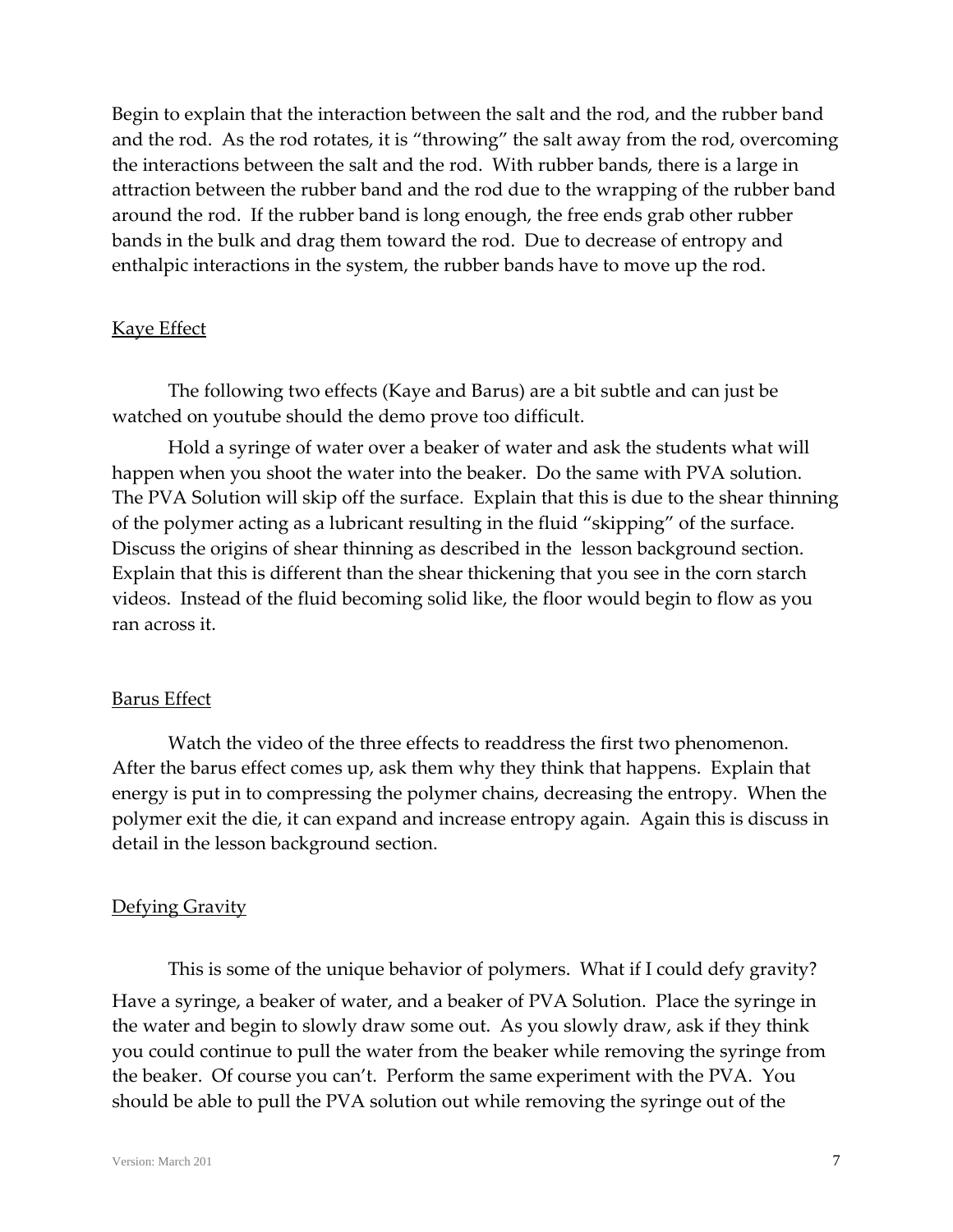beaker. This is due to chain entanglements. Use the rubber bands to show that as you pull on one, the others are dragged with it.

# Polymer Lab

The lab is meant to help reinforce the large molecule nature of polymers. By creating a Silicon ball, students will observe a phase change as the polymer precipitates out of solution as it crosslinks. The lab is taken from Flinn and list in the associated activities. A short explanation over why the ball bounces is included in the *Associated Activity* and *Additional Multimedia Support* section. This activity has its own assessment.

#### **Lesson Background & Concepts for Teachers**

If you want to use micelles as an example more information can be found here (http://en.wikipedia.org/wiki/Micelle)

The following was meant to serve as a handout to students but serves as an excellent reference for the teach as well.

## **Weissenberg**

The Weissenberg effect is the instance where the polymer travels up the rod, in contrast to say water that moves away from the rod as it spins. By considering the differences between long chain polymers and water, let us see if we can figure out why this is the case.

As you already know polymers are long chains atoms, most typically with carbon‐carbon backbone. These chains interact and entangle, similar to a pile of string. For the case of water, the water has a certain affinity to the rod. As the rod spins, the centrifugal effect throws the water molecule away from the rod. For polymers however, there are many more interactions with the rod per molecule and so much more for is required to remove the polymer from the rod. The chains are also entangled, so as the rod tries to throw the chain of the rod it has nowhere to go and begins to wrap around the rod. As the chain wraps around the rod, it drags more chains closer to the rod due to entanglements. So this explains why polymer come close to the rod but why do they travel UP the rod?

 **Entropy and Enthalpy Entropy**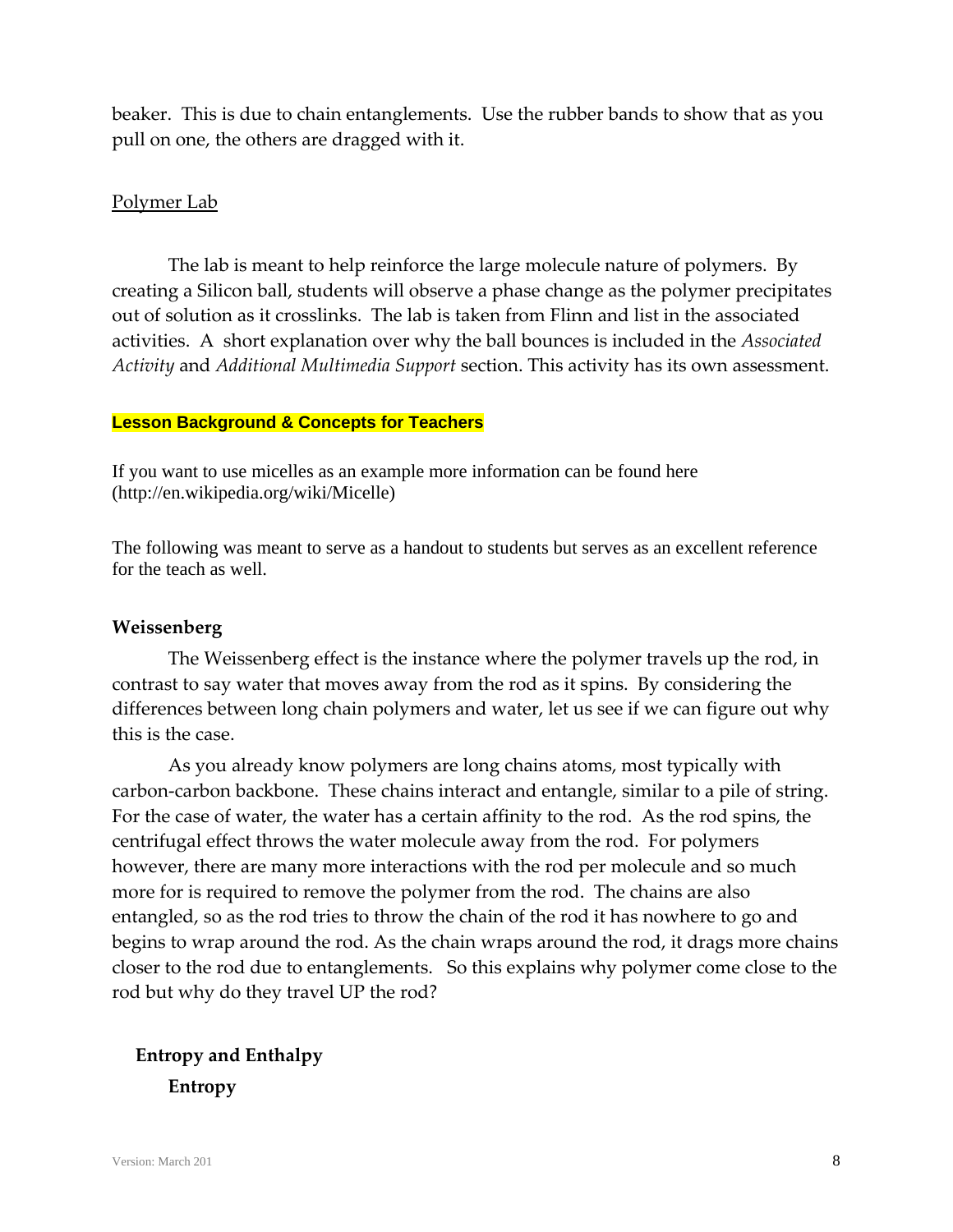Say the classroom was a fraction of the size and you guys were force to be extremely close to one another. What would you want to do? Move in closer or move away from each other? Obviously, you would want your own space and move away from each other. Plenty of room to stretch your arms and legs. Polymers (anything for that matter) are the same. They want to increase **ENTROPY** or disorder of the system.

## **Enthlapic Interactions**

At the same time, say that you are standing next to your friend. While you would like to be able to stretch your legs, since you are next to your friend it is not so bad that you are unable to do so. There is an attraction between both of you. However, if you are next to you nemesis, you would be even more inclined to move. There is repulsion between both of you. This is analogous to **ENTHALPIC INTERACTIONS**. Polymer chains also experience attraction and repulsion due to Van der Waals forces. Given that all the chains are very similar, the chains like each other.

The desire for you to move is balanced between the desire to increase entropy and the enthalpic interactions with your friends. In the case of the polymer chain, their desire to increase their ability to stretch about is greater than their attractions and some net movement has to take place. Since they can't move down the rod without running into other polymer chains, the only option is to move up.

## **Assessment:**

- 1. What did you observe in the Weissenberg Demo?
- 2. Name a consumer product that you think would exhibit the Weissenberg Effect.
- 3. Do you want to maximize or minimize entropy?

## **Barus (Die Swell)**

The Barus effect is similar to the Weissenberg effect in that it is again it can be explained by the balances of the entropic and ethlapic contributions. Think back to the video of the three effects. What happened in for the Barus effect? As the polymer exited the die, it expanded and swelled. Figure 1 (below) shows a general scheme of this effect. Let us see if we can work out why.

If we consider the classroom analogy again, we can get a pretty good idea of what is happens. You are in a classroom but one of the walls can move in and out. The wall slowly moves toward you. Eventually you have to move closer and closer together until you get close enough that through either (or both) entropic or enthalpic contributions you want more space and you begin to push back on the wall. Now imagine the door suddenly opens and you are allowed to leave. You are naturally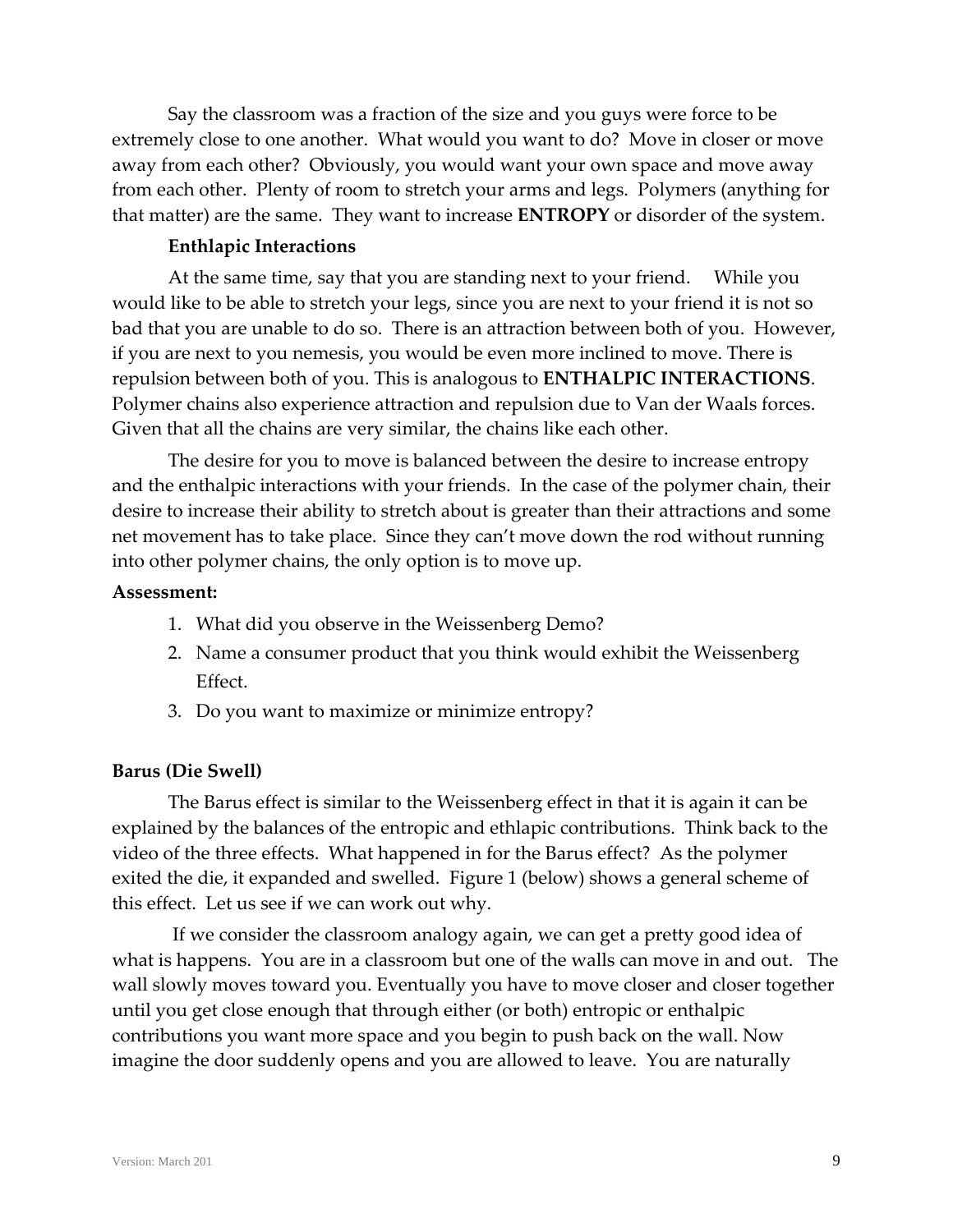going to pour on into the hallways and spread out. This is essentially what happens with the Barus effect.



**Figure 1 In the large diameter section the polymer chains are relaxed and take up a more natural configuration. As the diameter restricts, the polymer chains get closer together and deviate from that equilibrium configuration. Once the polymers exit the die, it can return to a more favor shape by expanding.**

You have a bunch of polymer chains in a confined space and the plunge slowly puts energy into the system forcing the polymer through the die. As it does this the chains have to move in closer together (**decreasing entropy**) and the chain align. The chains move through the die, while pushing on the walls. Once the chains exit the die, they are free to relax and stretch out again by swelling (**increasing entropy**).

# **Assessment:**

- 1. Which has more entropy available to them… a chain that is forced to be straight or a chain that can free move?
- 2. Explain why water does not swell after exiting the die. Compare the state of entropy in the die and the one after the die. Is it different or the roughly same?

# **Kaye**

The Kaye effect is a little different. There are a few different theories as to why this takes place so what we explore here may be only part of the reason (or possibly not the reason). **Start by writing down you observations of the Kaye effect that you saw** in the video. The polymer appears to "skip" off the surface. This possibly due to what is known as **SHEAR THINNING**. The polymer outside of the polymer stream shear thins and acts a lubricant allowing the stream to slide or skip of the surface. So let us look at what shear thinning is.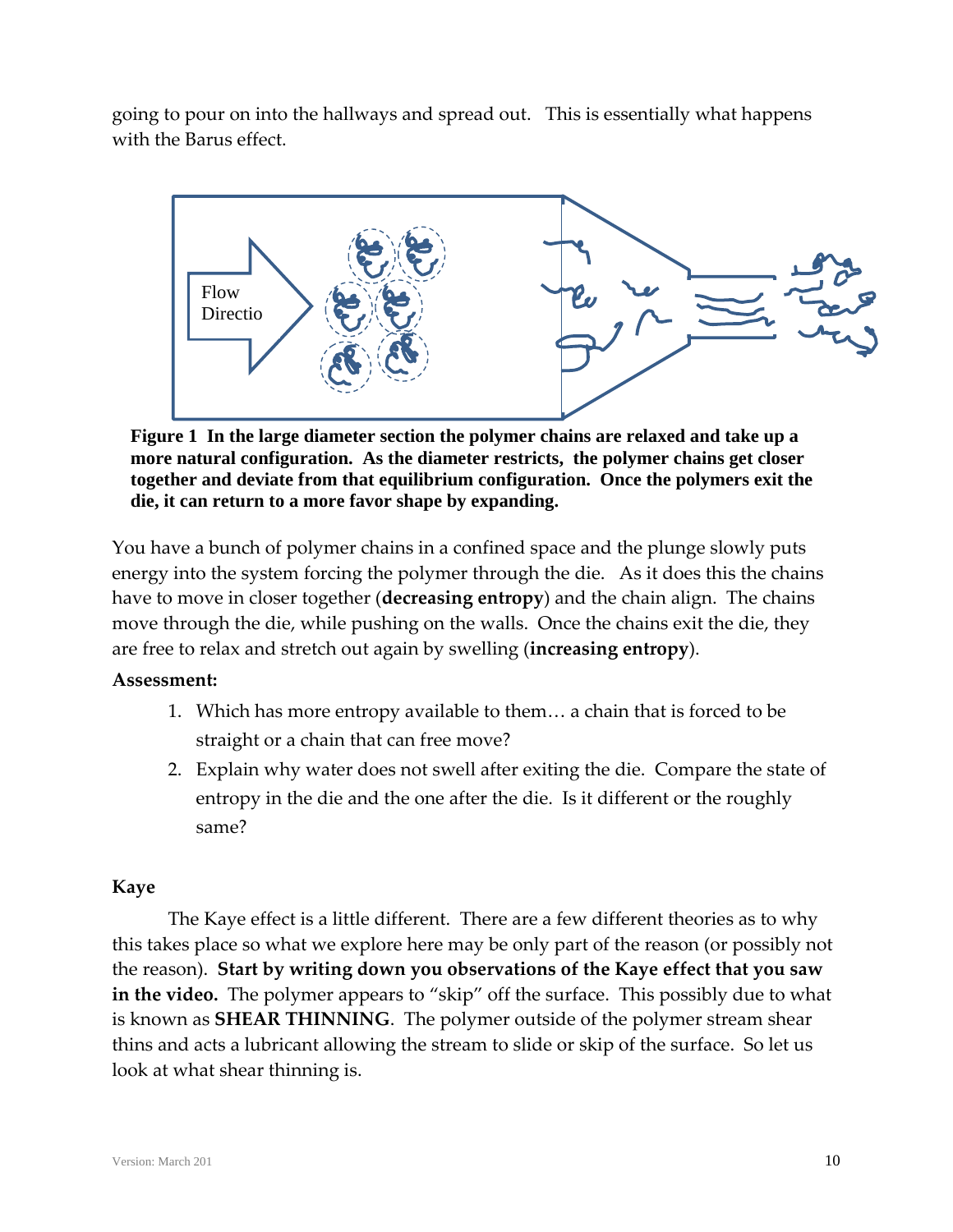## **Shearing Thinning**

You may have seen those popular Youtube videos showing people running across the pool full of corn starch? Well this is due to **SHEAR THICKENING,** the exact opposite of shear thinning (I will briefly explain shear thickening in class). What you should imagine is a solid floor that as you run across it the ability for the material to flow increases (decrease in viscosity which the fluid's resistance to flow) and you fall through instead of running across. Let us try to explain this on a molecular level. Use Figure 3 as a reference.



**Figure 2 When no force is applied, the polymer are in a relaxed state. As more and more force is applied (it is also depends on how quickly it is applied but we will save that for another day) the polymers stretch out and can slid past one another.**

Imagine that you are a long polymer chain. You have had sufficient time to relax and reach a state that minimizes your free energy (**maximized entropy**). This shape you would be in would roughly resemble a sphere (think about why water droplets form). As you move about, you collide with other sphere roughly the same size as you, and it take considerable time for you to go around each other. This is the starting point for this thought experiment. As stress (energy) is applied to the system you are disturbed from your little sphere and are forced to stretch out as you collided with each other. You are not allowed time to relax back to the original state (time constraints) and you remain in this stretched state. You and your neighbors become aligned. You are no longer colliding with large spheres. Instead you are just sliding past each other. Your resistance to flow or viscosity is greatly decreased and you can appear to skip off the surface.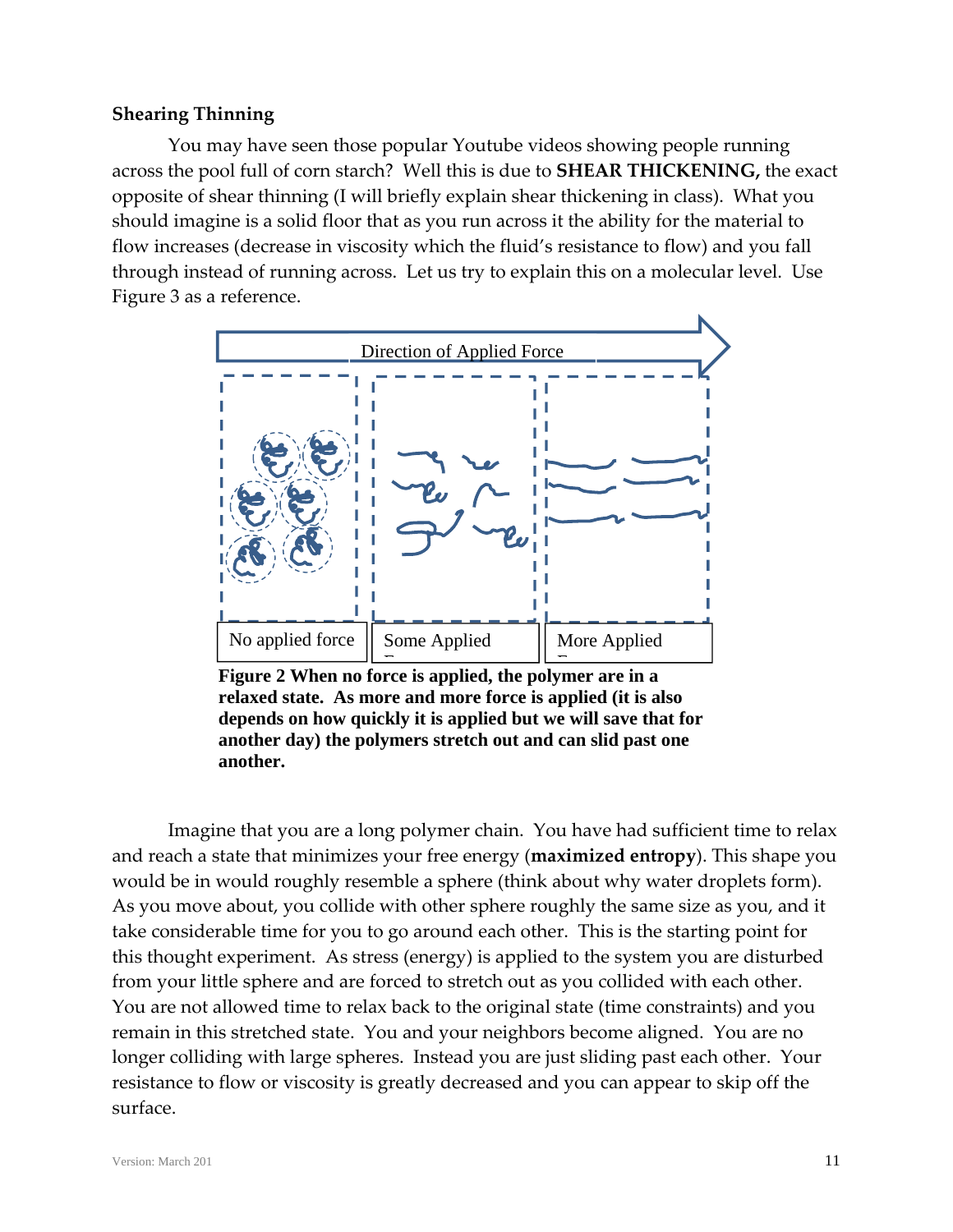#### **Assessment:**

- 1. What is shear thinning?
- 2. What is shear thickening?
- 3. Do lubricants generally possess high or low viscosity?

#### **Associated Activities**

*Super Ball Lab-* Student mix Sodium Silicate and Ethyl Alcohol to create their own super ball

## **Lesson Closure**

## **Assessment**

#### Pre-Lesson:

As mentioned in the *Introduction* section, when first discussing polymers see if the students can list consumer products that use polymers, and gauge their level of vocabulary dealing with polymer science.

When preforming the demos, ask the students which solution is more viscous (the water or the PVA solution).

Before performing any demo, always ask what they think will happen.

After playing the corn starch/water video ask them if that was shear thickening or shear thinning.

When discussing shear thinning, compare the relaxed state to the shear thinned state. Ask the student which as more entropy

There is also a post assessment handout attached in the *Attachments* section

## **Lesson Extension Activities**

## **Additional Multimedia Support**

Video of the three effects: http://www.youtube.com/watch?v=nX6GxoiCneY Video of corn starch and water: http://www.youtube.com/watch?v=XjE24MAnDdY Video of the Polymer Defying Gravity https://www.youtube.com/watch?v=w0Ib25BPR2I

#### **References**

Colby, R.H., Boris, D.C., Krause, W.E., Dou, S., 2007. Shear thinning of unentangled flexible polymer liquids. Rheol Acta 46, 569–575.

Hiemenz, Paul and Lodge, Timothy. *Polymer Chemistry*. Boca Raton, FL: CRC Press, 2007

## **Attachments**